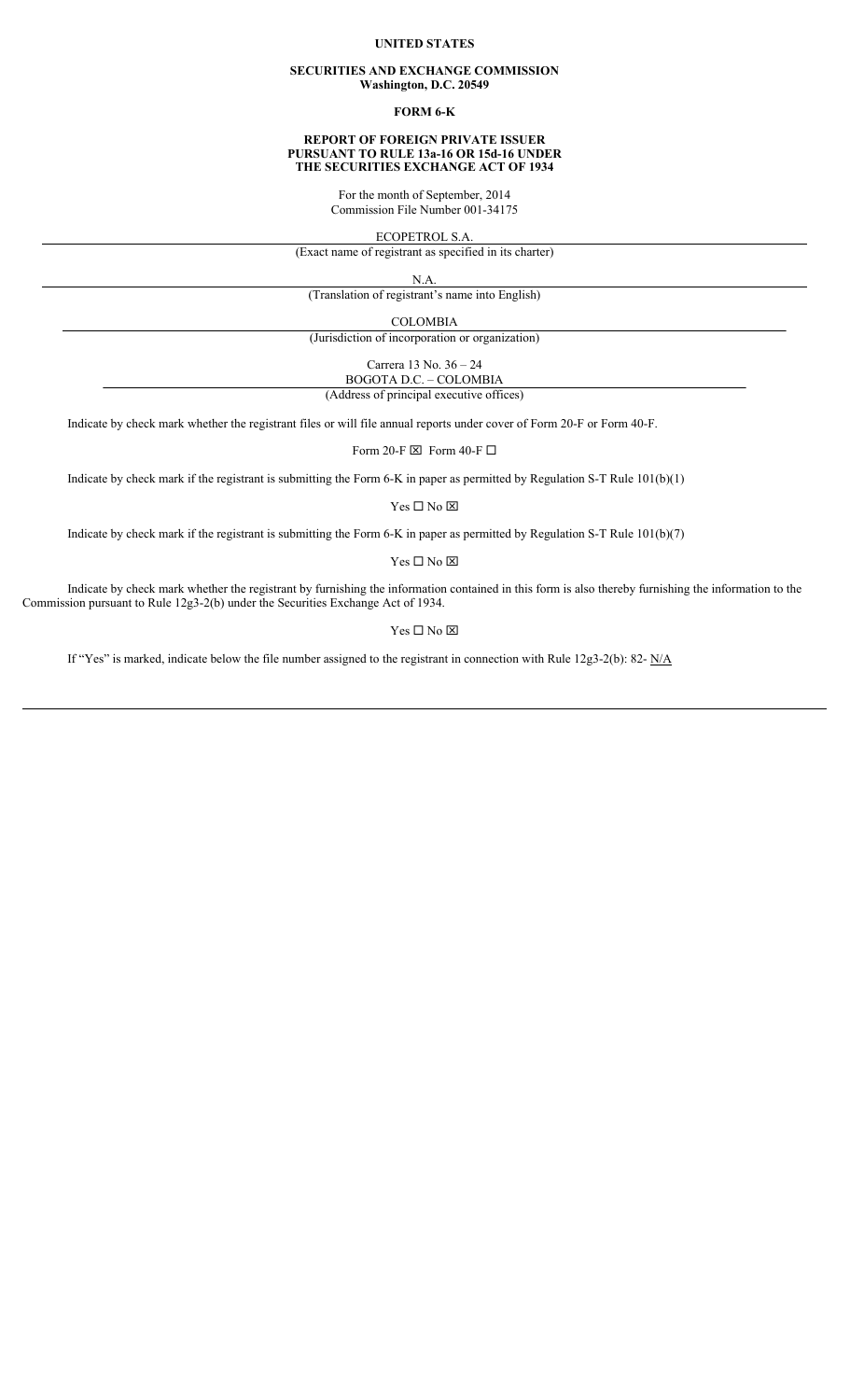# **SIGNATURES**

Pursuant to the requirements of the Securities Exchange Act of 1934, the registrant has duly caused this report to be signed on its behalf by the undersigned, thereunto duly authorized.

Ecopetrol S.A.

By: /s/ Alberto Vargas

Name: Alberto Vargas Title: Acting Chief Financial Officer

Date: September 9, 2014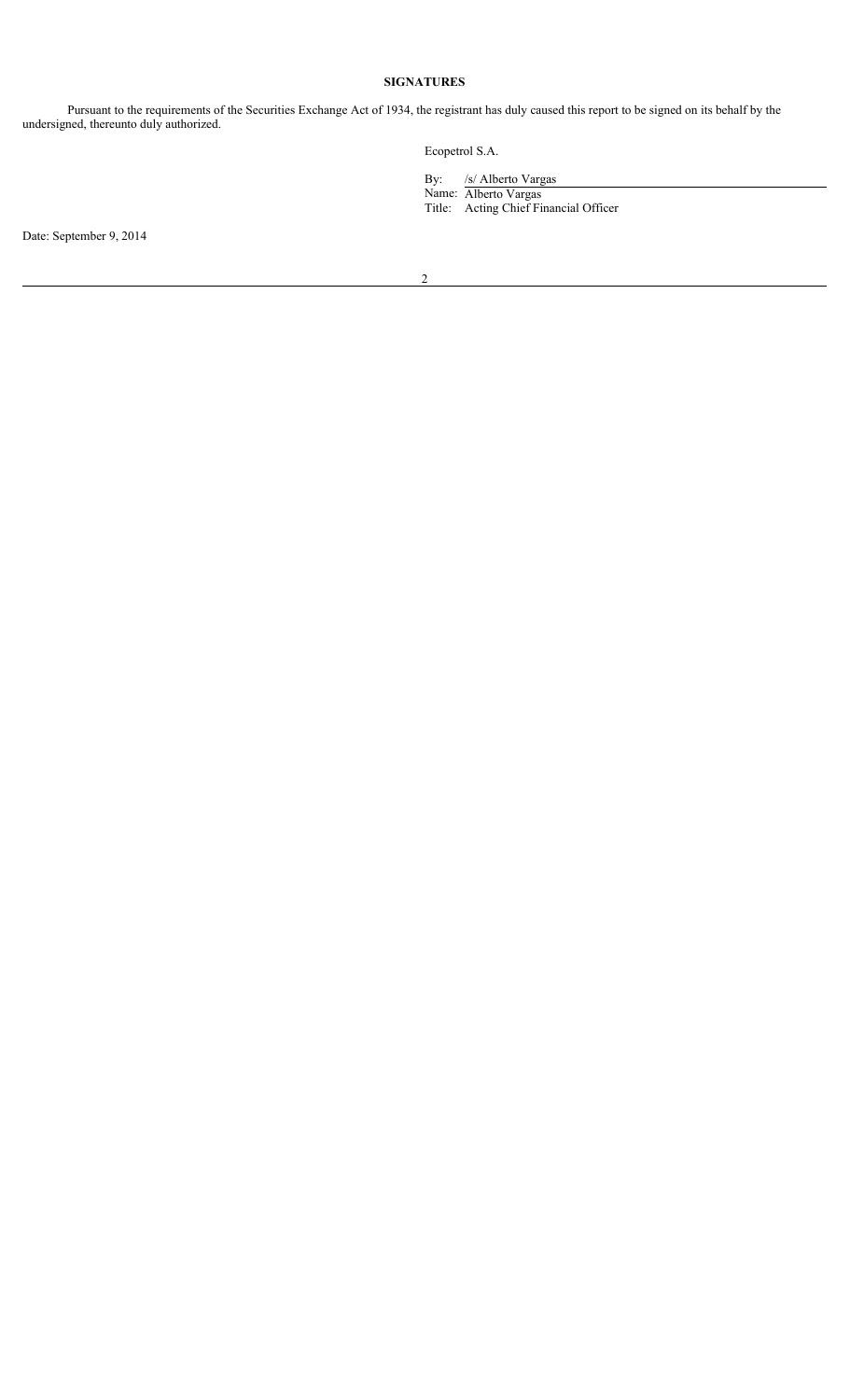## **RECENT DEVELOPMENTS**

*The following discussion of Ecopetrol S.A*.'*s (which we refer to as "Ecopetrol," the "Company" or "we") results of operations for the six-month periods ended June 30, 2014 and 2013 should be read in conjunction with our annual report on Form 20-F for the fiscal year ended December 31, 2013, as filed with the U.S. Securities and Exchange Commission (which we refer to as the "SEC") on April 25, 2014 (which we refer to as the "Form 20-F") and, in particular, "Item 4—Information on the Company" and "Item 5—Operating and Financial Review and Prospects" in the Form 20-F, and with our unaudited unconsolidated interim financial statements as of June 30, 2014 and March 31, 2014 and for the six-month periods ended June 30, 2014 and 2013, as filed with the SEC on Form 6-K on September 9, 2014 (which we refer to as the "unaudited unconsolidated interim financial statements"). We hereby designate this report on Form 6-K as being incorporated by reference into our registration statement on Form F-3, as filed with the SEC on July 26, 2013 (File No. 333-190198).*

*Our unaudited unconsolidated interim financial statements have been prepared in accordance with Colombian Government Entity generally accepted accounting principles, or Colombian Government Entity GAAP, which differs in certain material respects from U.S. GAAP. See Note 35 to our consolidated financial statements included in our Form 20-F for a description of the principal differences between Colombian Government Entity GAAP and U.S. GAAP as applied to our annual audited consolidated financial statements.* 

### **Overview**

Ecopetrol's financial results for the second quarter of 2014 reflect the positive effect of international crude prices, which offset a difficult operating environment characterized by attacks on our infrastructure, blockades by communities and delays in the development of facilities for key projects. Ecopetrol's net income for the six-month period ended June 30, 2014 was Ps\$6.1 trillion. Average production (including interests in affiliates and subsidiaries) was 750.2 mboed, which reflects a decrease of 4.4% compared to the first half of 2013.

During the first half of 2014, the international reference price of crude oil, the price of ICE Brent crude, has shown stability compared to prior years. On June 19, 2014, the price of ICE Brent crude reached a high for the year of USD \$115.06 per barrel in response to two geopolitical factors: first, the possibility that production and exports of crude from Iraq could be negatively affected after the Islamic State of Iraq and the Levant (ISIS) took over the cities of Mosul and Tikrit and stated that it was ready to march on to Baghdad; and second, the blocking of terminals, fields and pipelines in Libya by anti-government militias. However, since the main production fields of Iraq in the south of the country have remained unaffected, there has been a recent reduction in the geopolitical risk premium embedded in crude oil prices, which in turn has resulted in a significant decrease in the number of future contracts bought, relative to those sold, by investors. Consequently, the price of ICE Brent crude fell to USD \$101.56 per barrel on August 19, 2014, its lowest level for the year. During the upcoming months, we expect demand to recede cyclically with the autumn refinery maintenance programs, which could weigh negatively on prices. However, the risk of supply disruptions remains present.

In regards to the performance of the global economy, since the fourth quarter of 2013, some of the more developed countries have begun to show strength in the pace of their economic recovery. However, because of a severe winter, the growth of the United States' economy in the first half of 2014 came in below expectations. Nonetheless, August 2014's labor market data, together with other industry indicators and the consumer/business confidence indexes, all point to a firm recovery of the US economy. In contrast, China, the world's second largest oil consumer, showed weak macroeconomic data and a deceleration in its growth path in the first half of 2014. For the second half of the year, analysts expect stability, as Chinese crude imports were stronger in the seven months of 2014, led by commercial inventory build-up, strategic petroleum reserve increases and more crude processed by some independent refineries.

In the midst of an international environment characterized by stable global demand and a slight drop in the price of commodities, Colombia's economic growth beat expectations in the first half of 2014, with gross domestic product ("GDP") growing at a rate of 6.4%, a surge in public spending, and a strong increase in internal demand, particularly private consumption and investment. The acceleration of growth may result in the Colombian Central Bank stepping up the pace of interest rate hikes to prevent the economy from overheating. In terms of prices, in the first seven months of 2014, the annualized inflation rate approached the midpoint of the Colombian Central Bank's target range  $(2\% - 4\%)$  as a result of a rise in the prices of food products and education.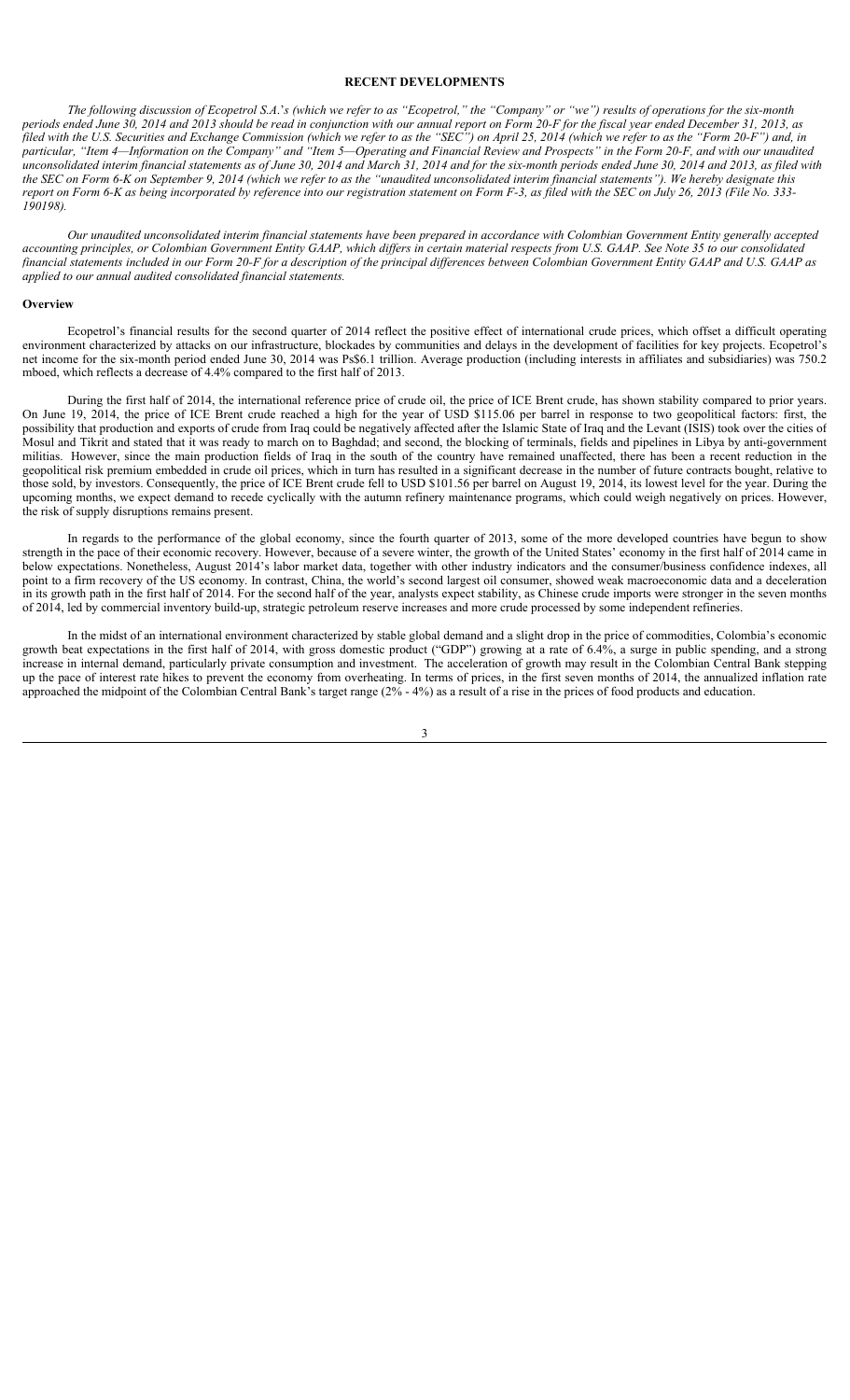# **Results of operations for the six-month period ended June 30, 2014 compared to the six-month period ended June 30, 2013.**

The following table sets forth components of our unaudited unconsolidated income statement for the six-month periods ended June 30, 2014 and 2013.

|                                 |                                                       | For the six-month period<br>ended June 30, |            |
|---------------------------------|-------------------------------------------------------|--------------------------------------------|------------|
|                                 | 2014                                                  | 2013                                       |            |
|                                 | (unconsolidated,<br>unaudited)<br>(Pesos in millions) |                                            |            |
| <b>Revenues</b>                 |                                                       |                                            |            |
| <b>Total Revenue</b>            | 30,718,296                                            | 30,094,516                                 | $2.1\%$    |
|                                 |                                                       |                                            |            |
| Cost of Sales                   | 19,870,592                                            | 18,159,318                                 | $9.4\%$    |
| <b>Gross Margin</b>             | 10,847,704                                            | 11,935,198                                 | $(9.1)\%$  |
|                                 |                                                       |                                            |            |
| <b>Operating Expenses</b>       | 2,134,077                                             | 1,882,817                                  | $13.3\%$   |
| <b>Operating Income</b>         | 8,713,627                                             | 10,052,381                                 | $(13.3)\%$ |
|                                 |                                                       |                                            |            |
| Non-operating income (expenses) | 556,615                                               | 375,777                                    | 48.1%      |
| Income before income tax        | 9,270,242                                             | 10,428,158                                 | $(11.1)\%$ |
|                                 |                                                       |                                            |            |
| Income tax:                     | 3,196,568                                             | 3,678,669                                  | $(13.1)\%$ |
|                                 |                                                       |                                            |            |
| <b>Net Income</b>               | 6,073,674                                             | 6,749,489                                  | $(10.0)\%$ |

# *Total Revenues*

In the six-month period ended June 30, 2014, total revenues increased by 2.1% as compared to the same period in 2013, mainly due to a devaluation of 7.2% in the average Ps\$/US\$ exchange rate. See also "Item 5. Operating and Financial Review and Prospects" in our Form 20-F.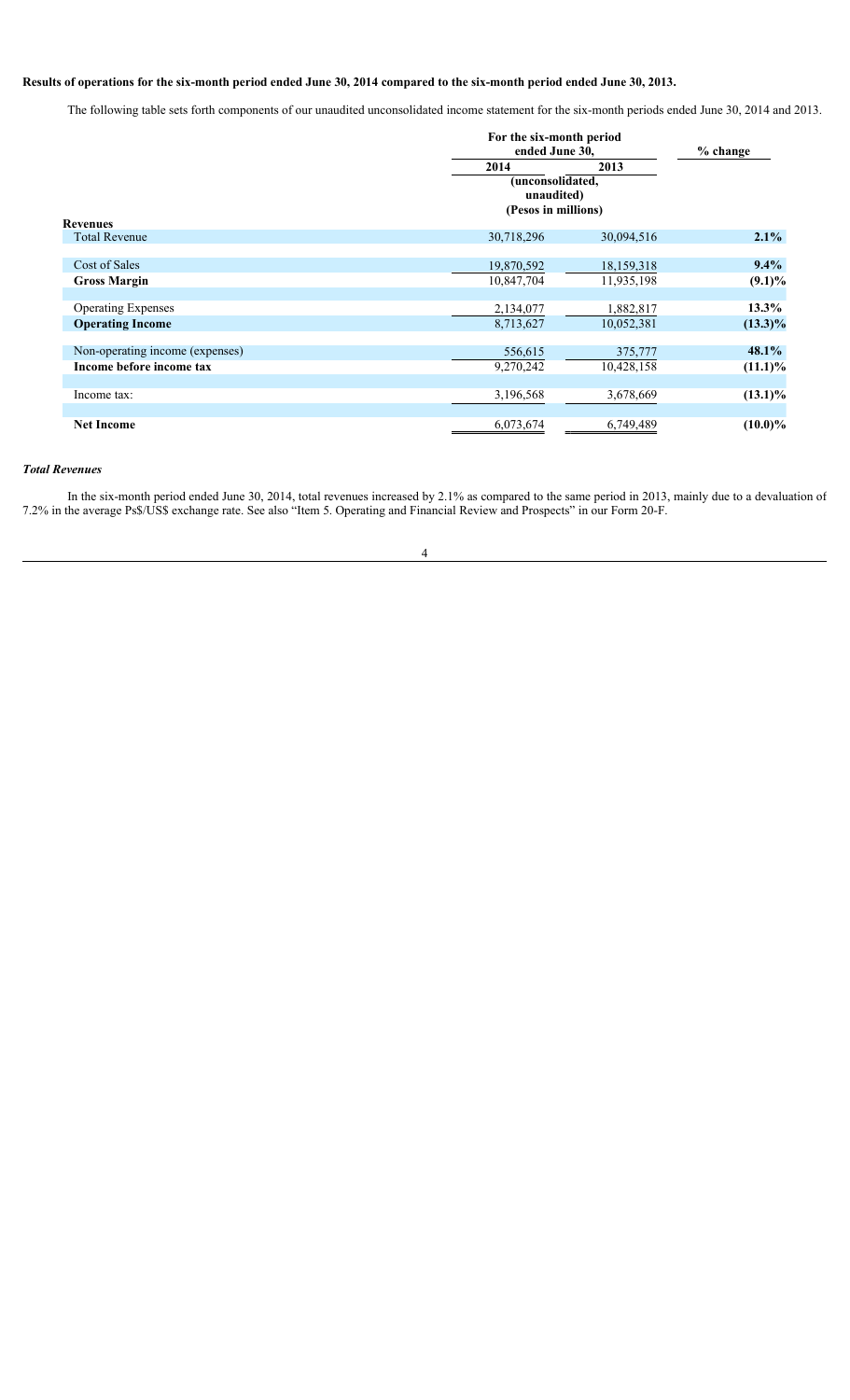The following table sets forth our foreign and local sales of crude oil, natural gas and refined products for the six-month periods ended June 30, 2014 and 2013.

|                                                                      | For the six-month period<br>ended June 30, |       | $%$ Change |
|----------------------------------------------------------------------|--------------------------------------------|-------|------------|
|                                                                      | 2014                                       | 2013  |            |
| Crude oil:                                                           | (unconsolidated)                           |       |            |
| Local sales (mbod)                                                   | 50.8                                       | 29.6  | 71.5%      |
| Foreign sales (mbod)                                                 | 466.7                                      | 529.7 | $(11.9)\%$ |
| Average price per local barrel (USD/bl)                              | 86.8                                       | 59.7  | $45.3\%$   |
| Average price per export barrel (USD/bl)                             | 97.7                                       | 100.4 | (2.7)%     |
| Natural gas:                                                         |                                            |       |            |
| Local sales (mboed)                                                  | 81.8                                       | 62.0  | 31.9%      |
| Foreign sales (mboed)                                                | 20.6                                       | 26.5  | $(22.4)\%$ |
| Average local price (USD/bl)                                         | 22.5                                       | 25.4  | $(11.3)\%$ |
| Average export price (USD/bl)                                        | 32.3                                       | 33.5  | $(3.7)\%$  |
| Refined products (including petrochemicals and industrial products): |                                            |       |            |
| Product local sales (mboed)                                          | 224.6                                      | 211.2 | $6.3\%$    |
| Foreign sales (mboed)                                                | 63.9                                       | 60.4  | 5.8%       |
| Average local price per barrel (USD/bl)                              | 114.8                                      | 115.0 | $(0.2)\%$  |
| Average export price per barrel (USD/bl)                             | 88.5                                       | 90.8  | $(2.5)\%$  |

#### *Production segment sales*

#### *Crude oil*

*Local sales.* In the six-month period ended June 30, 2014 as compared to the same period in 2013, local sales of crude oil increased by 71.5%, representing an increase of 21.2 mbod in volumes sold, mainly resulting from a higher level of local sales to our subsidiaries Hocol Petroleum Ltd. ("Hocol") and Equión Energía Limited ("Equión"), making use of our transportation synergies.

*Foreign sales.* In the six-month period ended June 30, 2014 as compared to the same period in 2013, our foreign sales of crude oil, which include Export and Free Trade Zone sales (primarily to our consolidated subsidiary Refinería de Cartagena S.A. ("Reficar")), decreased by 11.9% mainly as a result of the decreased levels of production due to pipeline transportation restrictions and also the cracking, visco and crude oil refining unit shutdowns in line with Reficar's expansion and modernization project.

## *Natural gas*

*Local sales.* In the six-month period ended June 30, 2014, as compared to the same period in 2013, local sales of natural gas increased by 31.9%, primarily due to increased demand from the thermal energy sector.

*Foreign sales.* In the six-month period ended June 30, 2014 as compared to the same period in 2013, foreign sales of natural gas, which include Export and Free Trade Zone sales, decreased 22.4%, due primarily to the shutdown of the Gibraltar plant from April 1 to May 25, 2014, as a result of attacks on our transportation infrastructure.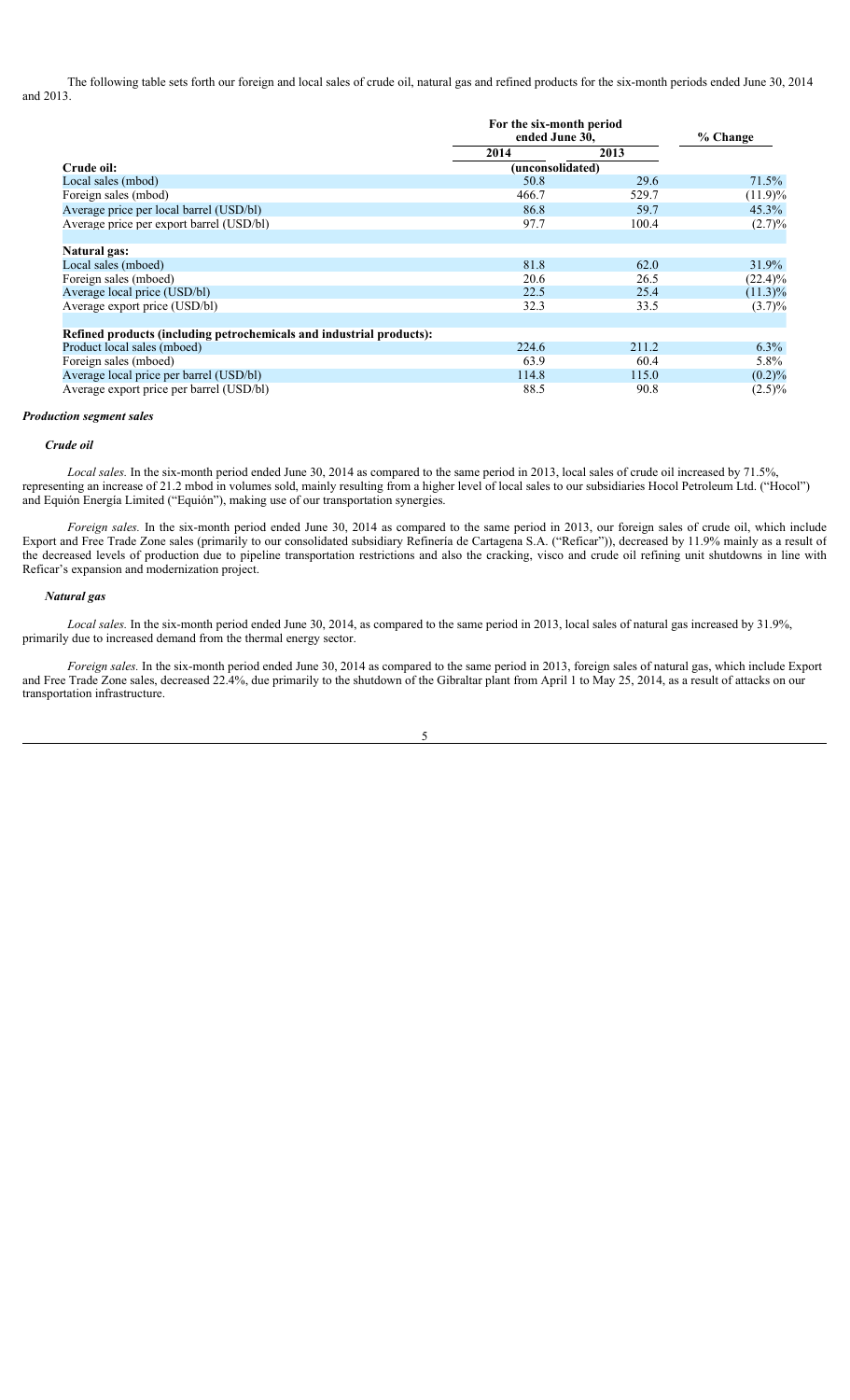## *Cost and Expenses*

The following table sets forth the components of our cost of sales, operating expenses and operating income for the six-month periods ended June 30, 2014 and 2013.

|                            |                     | For the six-month<br>period ended June 30, |            |
|----------------------------|---------------------|--------------------------------------------|------------|
|                            | 2014                | 2013                                       |            |
|                            |                     | (unconsolidated, unaudited)                |            |
|                            | (Pesos in millions) |                                            |            |
| Fixed cost of sales        | 3,935,763           | 3,764,503                                  | 4.5%       |
| Variable cost of sales     | 15,934,829          | 14,394,815                                 | $10.7\%$   |
|                            |                     |                                            |            |
| <b>Total Cost of sales</b> | 19,870,592          | 18, 159, 318                               | $9.4\%$    |
|                            |                     |                                            |            |
| <b>Operating expenses</b>  | 2,134,077           | 1,882,817                                  | 13.3%      |
|                            |                     |                                            |            |
| <b>Operating income</b>    | 8,713,627           | 10,052,381                                 | $(13.3)\%$ |
|                            |                     |                                            |            |

## *Cost of sales*

Our total cost of sales is comprised of fixed cost of sales and variable cost of sales.

Our fixed cost of sales include, among others, contracted services, labor costs, maintenance, taxes and depreciation. Our fixed cost of sales increased by 4.5% in the six-month period ended June 30, 2014 as compared to the same period in 2013, primarily as a result of the reasons described below.

Our variable cost of sales include, among others, purchases of hydrocarbons from the *Agencia Nacional de Hidrocarburos* (the "National Agency of Hydrocarbons" or "ANH"), purchases of crude oil from business partners, imported products, hydrocarbon transportation services, depletion of fields and inventories. Our variable cost of sale increased by 10.7% in the six-month period ended June 30, 2014 as compared to the same period in 2013 primarily as a result of the reasons described below. Variable costs represented 80.2% of our total cost of sales in the six-month period June 30, 2014 compared to 79.3% of our total cost of sales in the same period in 2013.

Our total cost of sales increased by 9.4% in the six-month period ended June 30, 2014 as compared to the same period in 2013, as a result of the following factors:

- The increase in our fixed cost of sales was mainly due to:
	- o An increase of Ps\$77,445 million in our contracted services, particularly in the areas of security costs, management and communications and professional services.
	- o An increase of Ps\$113,447 million due to ongoing well and pipeline maintenance, including costs incurred after attacks on infrastructure (i.e. during the first half of 2014, our transportation infrastructure experienced a total of 64 attacks, that mainly affected the Caño Limon-Coveñas, Transandino and Bicentenario pipelines).
	- o An increase of Ps\$80,262 million in our labor costs, which increased primarily as a result of an increase in the number of our employees.

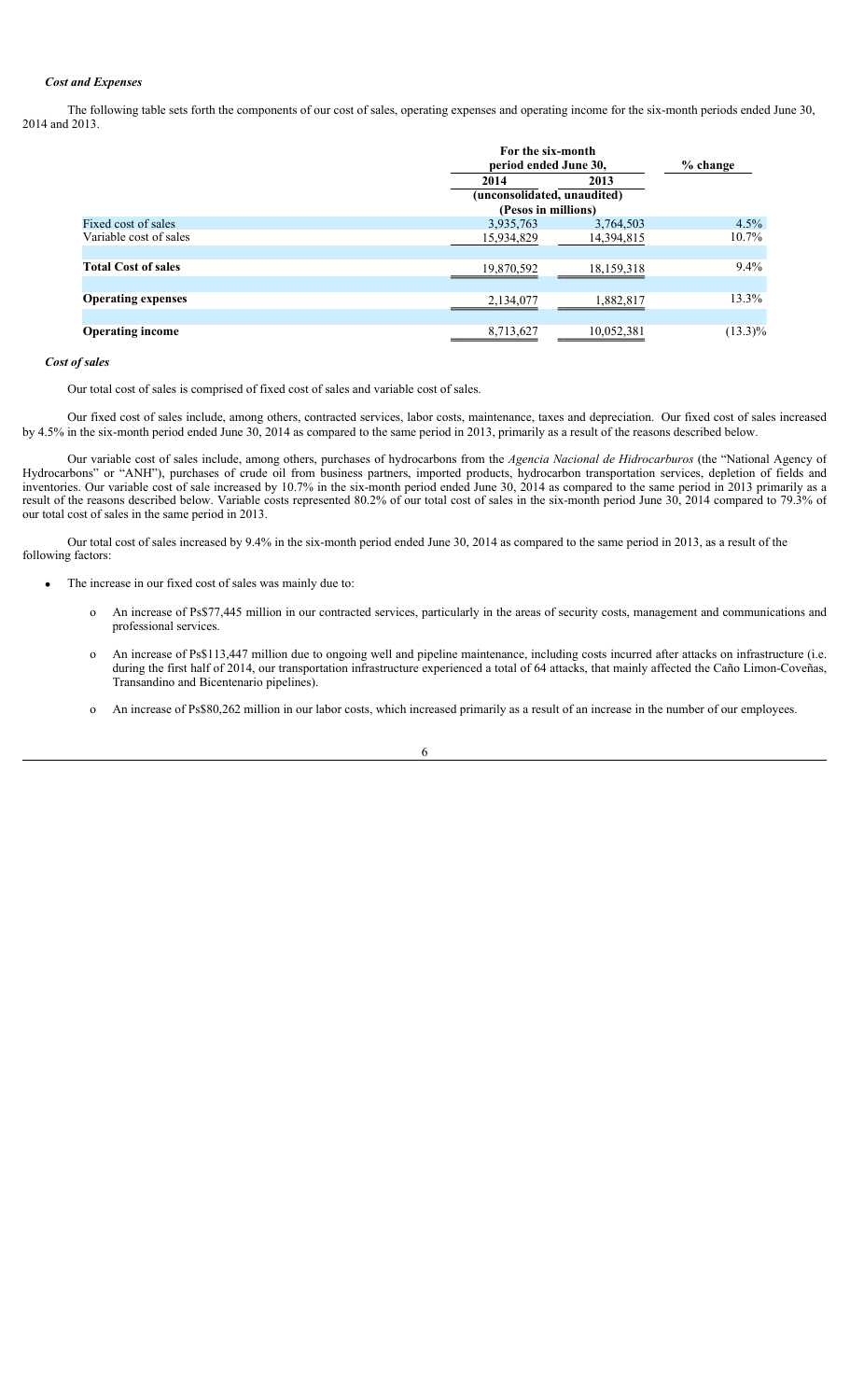- The increase in our variable cost of sales was mainly due to:
	- An increase of Ps\$814,202 million in hydrocarbon transportation services primarily due to:
		- (i) the transfer of our transport assets to and the commencement of operations of Cenit Transporte y Logística de Hidrocaburos S.A.S. ("Cenit") on April 1, 2013, which consequently led to higher transportation costs since Cenit began charging us for transportation services in oil and multipurpose pipelines.
		- (ii) the payment of transportation fees to our subsidiary Oleoducto Bicentenario de Colombia S.A.S. ("Bicentenario") for the transportation of hydrocarbons through the Bicentenario pipeline which began limited operations in late 2013.
		- (iii) the effect of applying the new profit center business model with rates regulated by the Ministry of Mines and Energy for the transportation of crude through the Oleoducto Central S.A. ("Ocensa") and Oleoducto de Colombia ("ODC") pipelines as of February of 2013, leading to higher transport payments from us to Ocensa and ODC.
	- o An increase of Ps\$981,462 million in imported products, which was primarily due to purchases of low sulfur diesel, oil and diluent agents to facilitate the transportation of heavy crude oil. The increase was also driven by higher international benchmark oil prices and a 7.2% devaluation in the average Ps\$/USD exchange rate.
	- o An increase of Ps\$189,457 million in accrued costs related to ANH royalty payments. These costs consist of any money collected in cash from the exploitation of natural gas, in accordance with Resolution No. 877, which became effective as of January 1, 2014 and establishes cash royalty payments to the ANH due to the development of natural gas fields in lieu of in-kind royalty payments.

The increase in our total cost of sales was partially offset by:

- x A decrease of Ps\$249,035 million in hydrocarbon purchases primarily reflecting: (i) a decrease in local oil and gas purchases from the ANH primarily due to lower production in Colombia; (ii) a decrease in natural gas royalty purchases in accordance with Resolution No. 877 of September 25, 2013 (as described above); (iii) a decrease in crude oil purchases from third parties due to lower transport capacity in Colombia's southern region and operational problems at crude oil fields operated by third parties; and
- x A decrease of Ps\$31,765 million in taxes and contributions, primarily reflecting the effect of a lower non-deductible value added tax (VAT).

### *Operating expenses*

In the six-month period ended June 30, 2014 as compared to the same period in 2013, our operating expenses increased by 13.3%, as a result of the net effect of:

7

x An increase of 16.3%, or Ps\$254,394 million, in our operation and project expenses mainly due to (i) an increase of Ps\$266,800 million in our exploratory expenses as a result of higher costs associated with the payment of seismic studies, primarily offshore and at the Caño Sur field, and the registration of dry wells in the Andale, Mansion, Arboleda Tibiritá 1 exploratory areas, among others, (ii) an increase of Ps\$110,760 million in our general expense resulting primarily from an increase in our payment of professional fees and services, (iii) an increase in our transportation expenses of Ps\$100,909 million resulting from an increase in our transportation of gas and freight and; (iv) an increase of Ps\$60,740 million in our contributions and donations expenses resulting primarily from the implementation of several social investment projects in 2014. This increase was partially offset by (i) a decrease of Ps\$148,414 million in our expenses associated with our agreements to support public security (ii) a decrease of Ps\$128,403 million in our project expenditures, and (iii) a decrease of Ps\$77,022 million in our provisioning for pensions.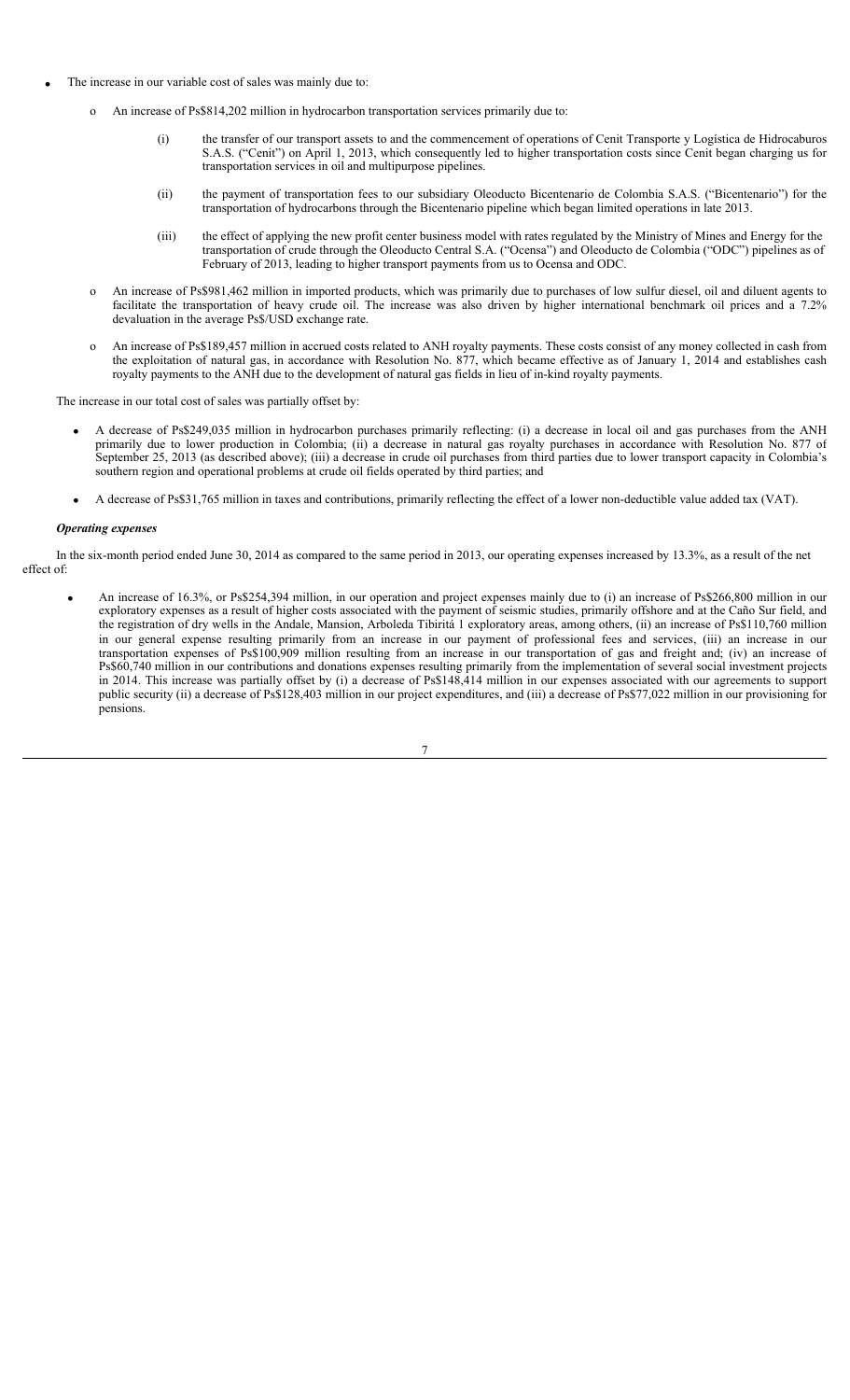x A decrease of 1.0%, or Ps\$3,134 million, in our administrative expenses, mainly due to a decrease of Ps\$23,568 million in the amortization of goodwill of the following companies: Polipropileno del Caribe S. A., Ocensa, Hocol, Andean Chemicals Ltd., Offshore International Group and Equión.

### *Non-operating income (expenses)*

The following table sets forth our non-operating income (expenses) for the six-month periods ended June 30, 2014 and 2013.

|                                  | For the six-month<br>period ended June 30, |           |
|----------------------------------|--------------------------------------------|-----------|
|                                  | 2014                                       | 2013      |
|                                  | (Pesos in millions)                        |           |
| Non-operating income (expenses): | (unconsolidated, unaudited)                |           |
| Financial income (expense), net  | 35,153                                     | 67,238    |
| Pension expenses                 | (275, 420)                                 | (314,908) |
| Other income (expenses), net     | 39.244                                     | 190,259   |
| Results of subsidiaries, net     | 757.638                                    | 433,188   |

*Financial income (expense), net*. Financial income (expense), net, includes foreign exchange gains and losses, valuation of investments, dividends received, interest paid, securities issuance expenses and profit from sale of investments. Financial income (expense), net, decreased by 47.7%, or Ps\$32,085 million, in the six-month period ended June 30, 2014, as compared to the same period in 2013, mainly due to the net effect of: (i) an increase of Ps\$124,521 million in our interest expense, which was primarily driven by an increase in our indebtedness and (ii) the positive effect on our net foreign exchange results from the mark-to-market valuation of our U.S. dollar denominated assets and liabilities.

*Pension expenses*. Pension expenses decreased by 12.5% in the six-month period ended June 30, 2014, as compared to the same period in 2013, mainly as a result of the decrease in the amortization of our actuarial calculation for the health and education expenses of our retirees.

*Other income (expenses), net.* Other income includes Build, Operate, Maintain and Transfer (BOMT) income, recovery of provisions, other revenues and other recoveries. Other expenses include BOMT expenses, legal expenses and other provisions and taxes unrelated to income. Our other income, net decreased by 79.3%, or Ps\$151,015 million, in the six-month period ended June 30, 2014 as compared to the same period in 2013, mainly due to a decrease of Ps\$181,168 in the profits we obtained on the sale of property, plant and equipment as we sold certain interests we held in minor fields in the six-month period ended June 30, 2013.

*Results of Subsidiaries, net.* Results of subsidiaries, net increased by 74.9%, or Ps\$324,450 million, in the six-month period ended June 30, 2014, as compared to the same period in 2013, mainly due to (i) incorporating Cenit's consolidated results for the entire six-month period ended June 30, 2014 as opposed to only from April 1, 2013 in the six-month period ended June 30, 2013 and (ii) an increase in production and volumes sold by Hocol.

#### *Income before income tax*

Income before income taxes decreased by 11.1% in the six-month period ended June 30, 2014, as compared to the same period in 2013, as a result of the facts mentioned above.

### *Income tax*

Income tax decreased by 13.1% in the six-month period ended June 30, 2014, as compared to the same period in 2013, as a result of lower income before income tax. We calculated our income tax using an effective tax rate of 34.5%. See Note 16 to our unaudited unconsolidated interim financial statements.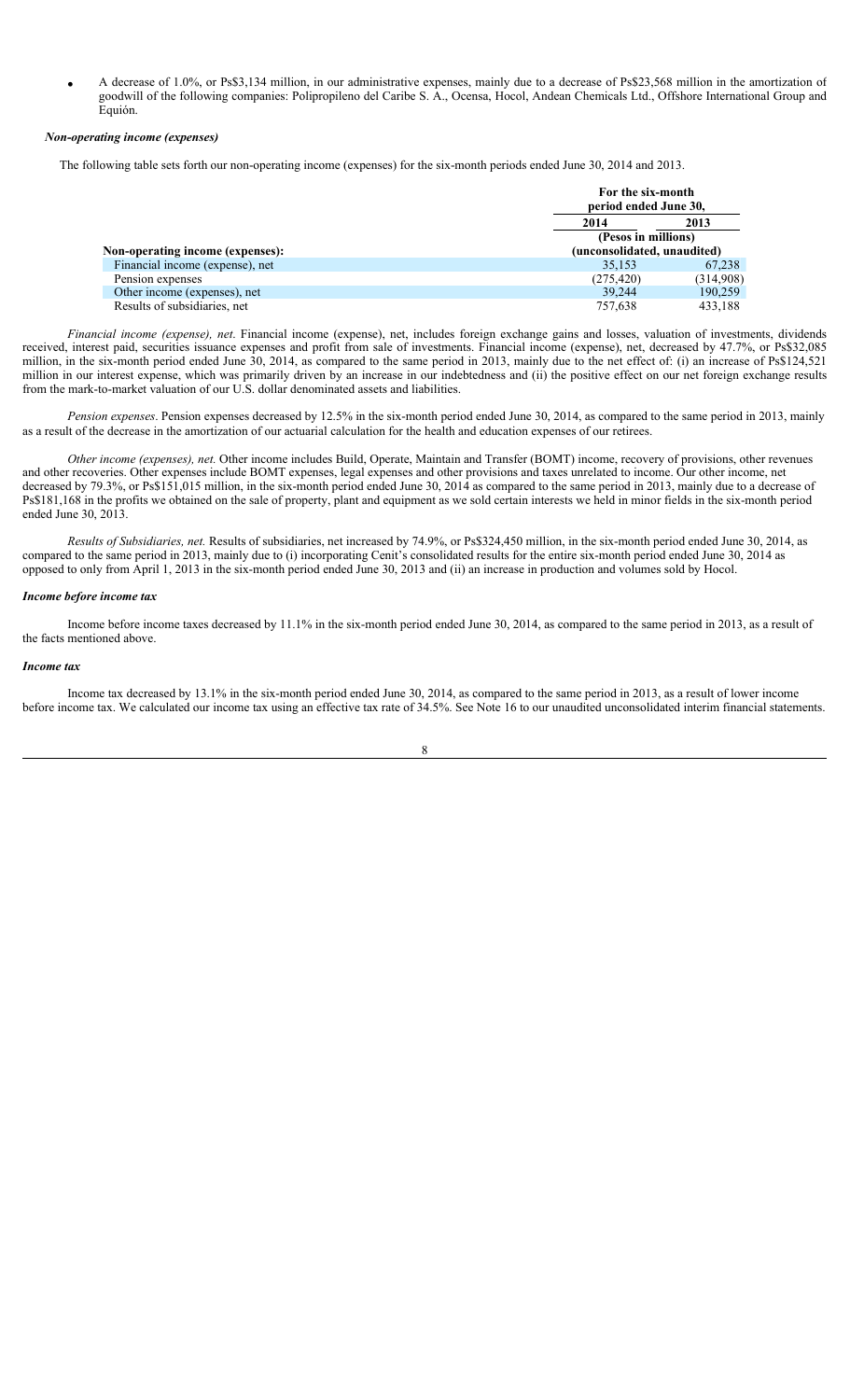## *Net Income*

As a result of the foregoing, net income decreased by 10.0% in the six-month period ended June 30, 2014 compared to the same period in 2013.

## **Results of operations for the six-month period ended June 30, 2014 compared to the six-month period ended June 30, 2013 of Ecopetrol's main subsidiaries.**

*Refinería de Cartagena S.A.* In the six-month period ended June 30, 2014, Reficar recorded a net loss of Ps\$189.4 billion, as compared to net loss of Ps\$163.9 billion in the same period of 2013. This increase in net loss was primarily attributable to the cracking, visco and crude oil refining unit shutdowns in line with Reficar's expansion and modernization project. We currently expect to complete the modernization process and resume operations during the first half of 2015.

Reficar's local sales volume of refined products in the six-month period ended June 30, 2014 decreased by 28.1% as compared to the same period of 2013. Reficar's foreign sales volume of refined products decreased by 62.8% as compared to the same period of 2013. Both the local and foreign sales results were primarily driven by lower volumes available to be sold as a result of the craking, visco and crude oil refining unit shutdowns in line with Reficar's expansion and modernization project.

Reficar's cost of sales in the six-month period ended June 30, 2014 decreased by 41.8% as compared to the same period of 2013, in line with the decrease in production resulting from the cracking, visco and crude oil refining unit shutdowns.

As of June 30, 2014, Reficar's expansion and modernization project was 92.3% complete. The progress of each of the work streams of the project is detailed below:

| <b>Work Stream</b>                | <b>Percentage Complete</b> |
|-----------------------------------|----------------------------|
|                                   |                            |
| Detail Engineering                | 100.0%                     |
| Procurement                       | 99.9%                      |
| Module Construction               | 100.0%                     |
| Construction (began October 2011) | 84.8%                      |
| Total EPC                         | 95.0%                      |
| Total project                     | 92.3%                      |

*Cenit Transporte y Logística de Hidrocaburos S.A.S.* In June 2012, we incorporated Cenit as a wholly-owned subsidiary specializing in logistics and transportation of hydrocarbons within Colombia. With the incorporation of Cenit, we have aimed to enhance the strategic and logistical framework of Colombia's oil industry in response to the increase in hydrocarbon production and higher sales of crudes and refined products, both within Colombia and in international markets. Cenit operates with an open model in which all interested parties have the opportunity to access Cenit's transportation infrastructure. In October 2012, we transferred our direct interests in Ocensa, ODC, Bicentenario, Oleoducto de los Llanos Orientales S.A. and Sociedad Colombiana de Servicios Portuarios S.A. to Cenit. In April 2013 we completed the transfer of our hydrocarbon transport and logistics assets to Cenit for a total amount of Ps\$12.1 trillion (fixed assets plus valuation). Cenit currently transports not only our production of crude oil and refined products but also third party production of crude oil and refined products.

In the six-month period ended June 30, 2014, Cenit recorded net income of Ps\$940.7 billion, as compared to net income of Ps\$289.4 billion in the period from April 1, 2013 to June 30, 2013. This increase in net income was primarily attributable to (i) a full six-month period of operations as compared to only three months during the first half of 2013 and (ii) the positive results of its subsidiaries, particularly Ocensa, which now operates under a profit center business model as discussed above.

Cenit's total revenues in the six-month period ended June 30, 2014 were Ps\$1,480.8 billion, as compared to total revenues of Ps\$635.9 billion in the period from April 1, 2013 to June 30, 2013. In the first half of 2014, 74.6% of Cenit's total volume represented transportation of our crude oil and refined products and the remainder, transportation of third party volumes and other services.

 $\overline{Q}$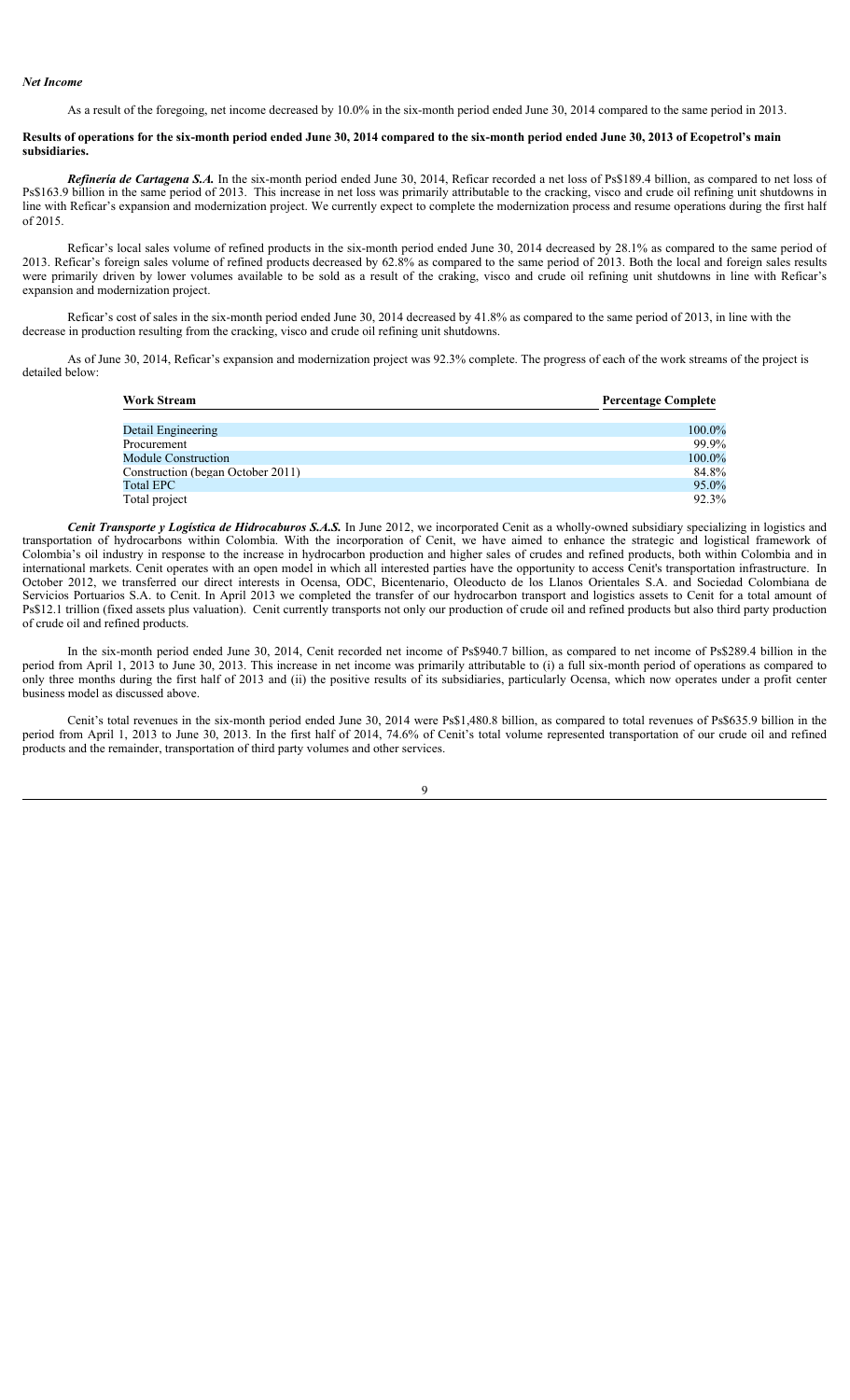Cenit's cost of sales in the six-month period ended June 30, 2014 totaled Ps\$1,062.3 billion, as compared to Ps\$455.7 billion in the period from April 1, 2013 to June 30, 2013, which was primarily driven by the operation and maintenance contract Cenit has with us.

On April 30, 2014, Cenit's subsidiary, Ocensa, issued U.S.\$500 million of 4.00% notes due 2021 in the international capital markets.

#### **Consolidated Results of Operations**

Under Colombian Government Entity GAAP, we have no obligation to prepare consolidated interim financial statements and are only required to consolidate our year-end financial statements. As a result, we present the following information for illustrative purposes.

As a result of acquisitions we have made since 2008 (including our acquisitions of controlling interests in Propilco, Ocensa, Hocol, Reficar, Equión and Offshore International Group), our unconsolidated results of operations and our consolidated results of operations have begun to show differences. In particular, on an unconsolidated basis, we record sales of crude oil and gas to Reficar, Hocol and Equión but we do not record sales of products from these companies. Sales of crude oil to Reficar account for substantially all of our unconsolidated Free Trade Zone crude oil sales and sales of crude oil to Hocol and Equión account for substantially all of our unconsolidated local crude oil sales. However, on a consolidated basis, sales of crude oil and gas to Reficar, Hocol and Equión are eliminated through consolidation and thus are not recorded as revenues, while sales of products from these companies to unrelated third parties are recorded as revenues. Additionally, on an unconsolidated basis, we record interest income on intercompany loans and this interest income is eliminated through consolidation.

# **Liquidity and Capital Resources**

## *Liquidity*

Our principal sources of liquidity in the six-month period ended June 30, 2014 were cash generated from operations and cash and cash equivalents, together amounting to Ps\$35.8 trillion. Our principal uses of liquidity in the six-month period ended June 30, 2014 included cash used in operations amounting to Ps\$24.3 trillion, capital expenditures and dividend payments.

For 2014, on a consolidated basis, we expect our major cash needs to include planned capital expenditures amounting to approximately USD \$10.6 billion of which approximately 17% corresponds to exploration activities, 48% corresponds to production activities and the remainder to other activities.

## *Use of Funds*

#### *Capital Expenditures*

We plan to meet our budgeted capital expenditures for the next two to three years mainly through existing cash on hand and cash from operating activities. We also expect to access local and international financial markets to fund part of our capital expenditures.

#### *Cash from operating activities*

Net cash provided by operating activities on an unconsolidated basis increased by 37.0% in the six-month period ended June 30, 2014, as compared to the same period in 2013, mainly due to the net effect of:

- An increase of Ps\$3.5 trillion attributed to a higher turnover in account receivables.
- x A decrease of Ps\$0.7 trillion in our net income, mainly due to the 9.4% increase in cost of sales. As noted above, this increase in cost of sales is primarily the result of higher costs in: (i) imported products, (ii) hydrocarbon transportation fees, (iii) ongoing well and pipeline maintenance and (iv) costs of our contracted services.

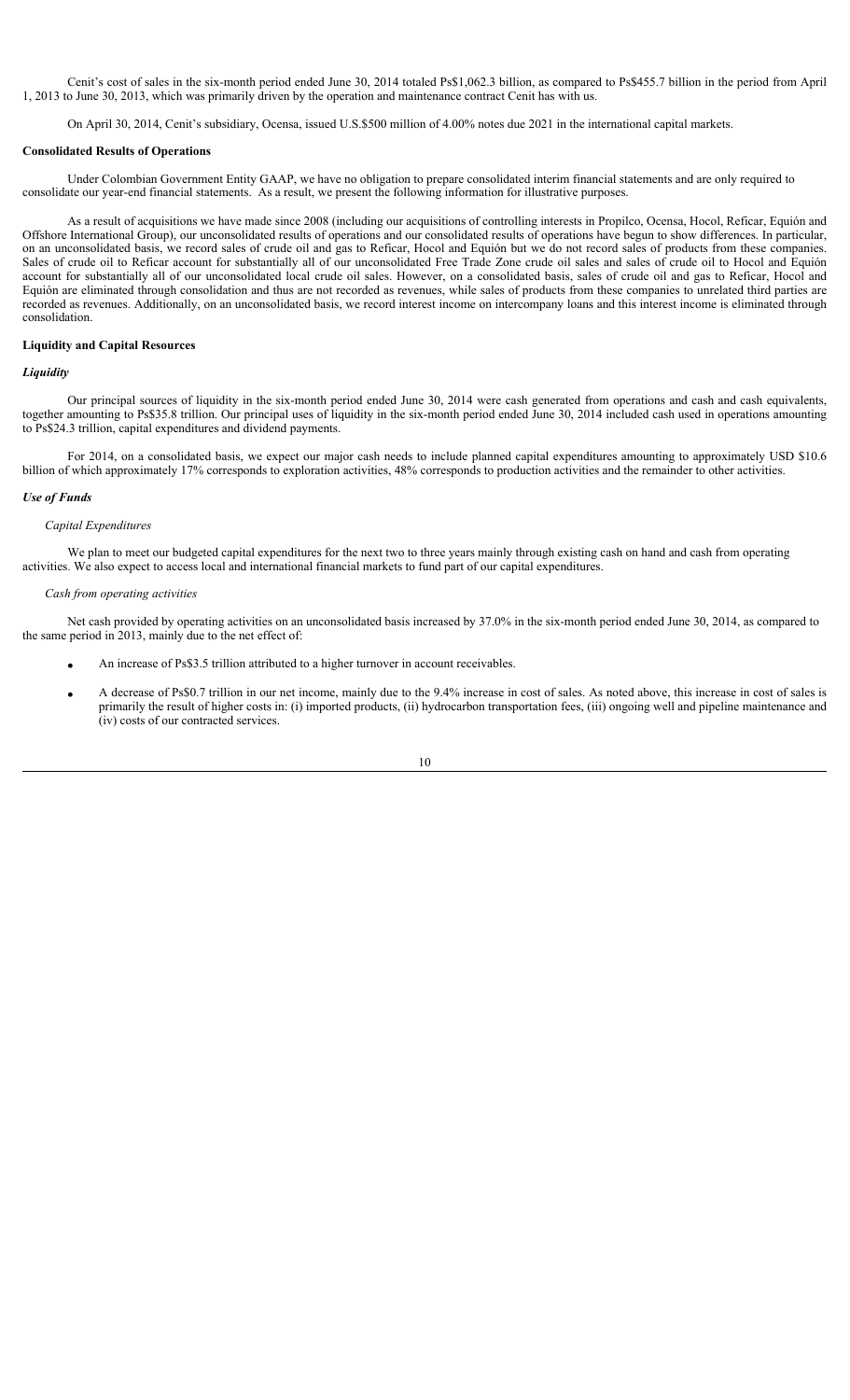# *Cash used in investing activities*

In the six-month period ended June 30, 2014, net cash used in investing activities on an unconsolidated basis increased to Ps\$7.3 trillion as compared to Ps\$267.4 billion in the same period in 2013. This increase is primarily the result of a Ps\$6.3 trillion decrease in cash provided by our redemption and sale of investments, mainly bonds issued by the Republic of Colombia. In addition, we opted to fund Ps\$2.1 trillion of our operational investments more heavily through financing arrangements.

## *Cash provided (used) in financing activities*

In the six-month period ended June 30, 2014, we experienced a reversal in our financing cash flow as we had net cash inflows of Ps\$1.5 trillion as compared to cash outflows of Ps\$6.6 trillion in the six-month period ended June 2013. This reversal was primarily the result of (i) an increase of Ps\$3.8 trillion in our financial obligations corresponding mainly to our issuances of SEC-registered notes in a total aggregate amount of US\$2 billion in May 2014 and (ii) a decrease in our dividend payments from Ps\$6.8 trillion in the six-month period ended June 30, 2013 to Ps\$2.5 trillion in the six-month period ended June 30, 2014.

#### *Dividends*

On March 26, 2014, our shareholders at the ordinary general shareholders' meeting approved dividends for the fiscal year ended December 31, 2013 amounting to Ps\$10.7 trillion, divided into an ordinary dividend of Ps\$227 per share and an extraordinary dividend of Ps\$33 per share. Dividends declared were paid in a lump sum to minority shareholders in April 2014. Dividends declared will be paid to the Nation according to the payment schedule set forth below:

|                                  | <b>Total Dividend</b> |
|----------------------------------|-----------------------|
| <b>Month and Year of Payment</b> | (in Ps\$ millions)    |
|                                  |                       |
| July 2014                        | 1,000,000             |
| August 2014                      | 1,690,000             |
| September 2014                   | 1,690,000             |
| October 2014                     | 1,690,000             |
| November 2014                    | 1,690,000             |
| December 2014 or January 2015    | 570,000               |
| December 2014 or January 2015    | 570,000               |
| December 2014 or January 2015    | 560,045               |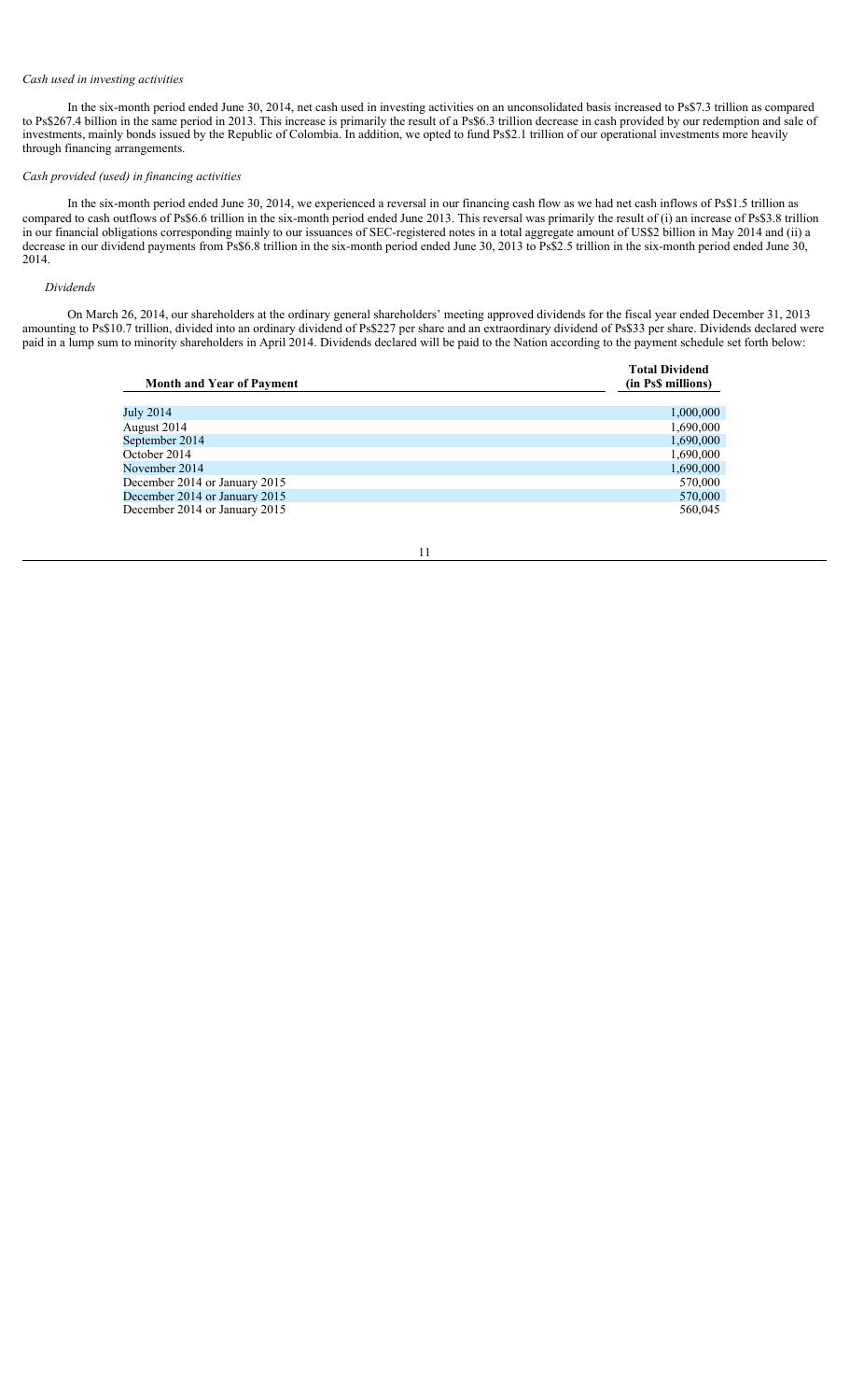## **FORWARD-LOOKING STATEMENTS**

This current report on Form 6-K contains forward-looking statements within the meaning of the safe harbor provisions of the U.S. Private Securities Litigation Reform Act of 1995. These statements are not based on historical facts and reflect our expectations for future events and results. Most facts are uncertain because of their nature. Words such as "anticipate," "believe," "could," "estimate," "expect," "should," "plan," "potential," "predicts," "prognosticate," "project," "target," "achieve" and "intend," among other similar expressions, are understood as forward-looking statements. These factors may include the following:

- $\bullet$  drilling and exploration activities;
- future production rates;
- import and export activities;
- liquidity, cash flow and uses of cash flow;
- projected capital expenditures;